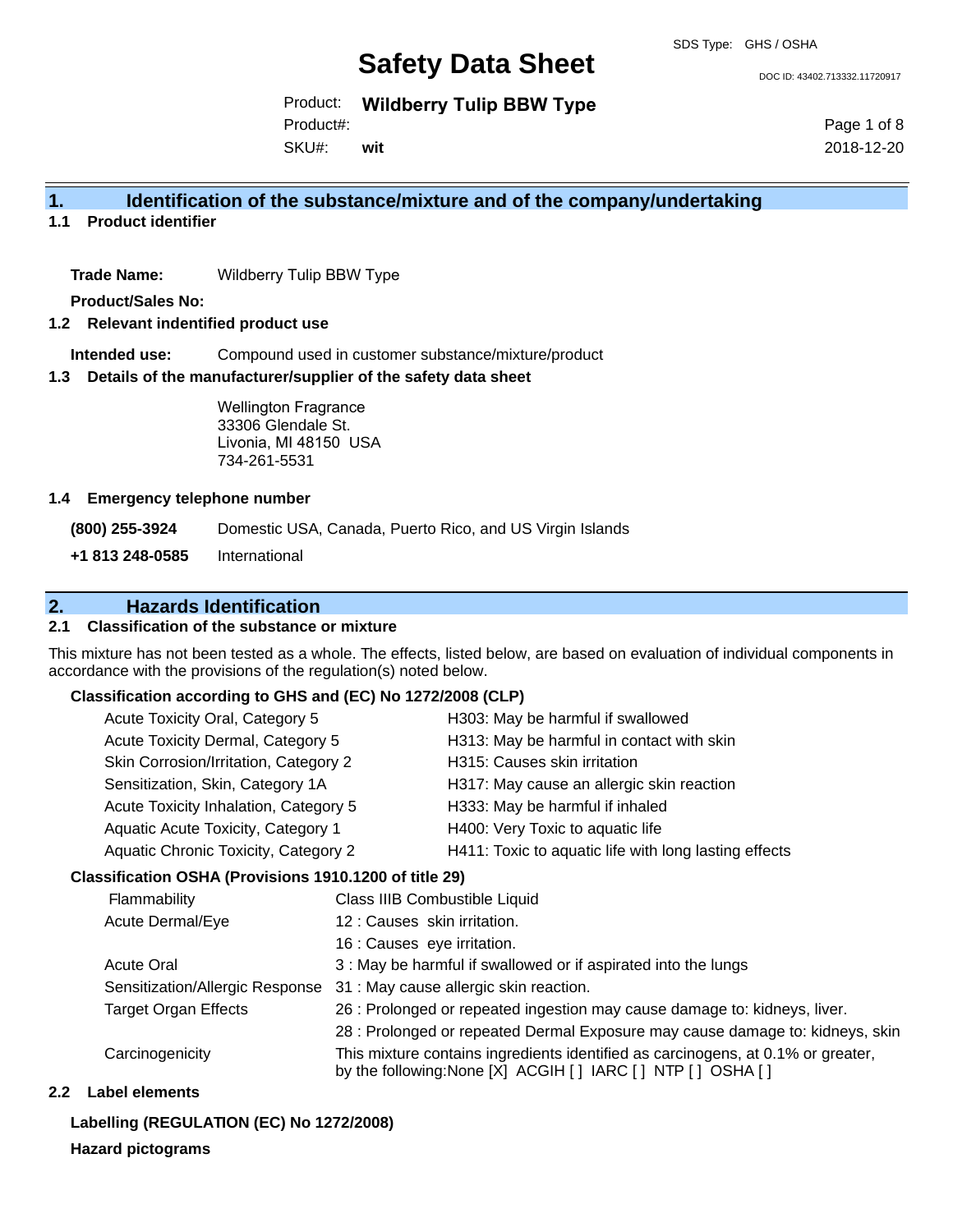Product: **Wildberry Tulip BBW Type**

```
Product#:
```
SKU#: **wit** Page 2 of 8

DOC ID: 43402.713332.11720917

2018-12-20



**Signal Word: Warning**

## **Hazard statments** H303 May be harmful if swallowed H313 May be harmful in contact with skin H315 Causes skin irritation H317 May cause an allergic skin reaction H333 May be harmful if inhaled H400 Very Toxic to aquatic life H411 Toxic to aquatic life with long lasting effects

## **Precautionary Statements**

### **Prevention:**

| P <sub>264</sub> | Wash hands thoroughly after handling                                  |
|------------------|-----------------------------------------------------------------------|
| P <sub>272</sub> | Contaminated work clothing should not be allowed out of the workplace |
| P273             | Avoid release to the environment                                      |

#### **Response:**

| $P302 + P352$ | IF ON SKIN: Wash with soap and water                                    |
|---------------|-------------------------------------------------------------------------|
| $P304 + P312$ | IF INHALED: Call a POISON CENTER or doctor/physician if you feel unwell |
| P312          | Call a POISON CENTER or doctor/physician if you feel unwell             |
| $P333 + P313$ | If skin irritation or a rash occurs: Get medical advice/attention       |
| P362          | Take off contaminated clothing and wash before reuse                    |
| P363          | Wash contaminated clothing before reuse                                 |
| P391          | <b>Collect Spillage</b>                                                 |
|               |                                                                         |

## **2.3 Other Hazards**

**no data available**

## **3. Composition/Information on Ingredients**

#### **3.1 Mixtures**

This product is a complex mixture of ingredients, which contains among others the following substance(s), presenting a health or environmental hazard within the meaning of the UN Globally Harmonized System of Classification and Labeling of Chemicals (GHS):

| CAS#<br>Ingredient     | EC#                                     | Conc.<br>Range | <b>GHS Classification</b> | <b>OSHA Classification</b> |
|------------------------|-----------------------------------------|----------------|---------------------------|----------------------------|
| 120-51-4               | $204 - 402 - 9$                         | $5 - 10 \%$    | H302; H313; H400; H411    | 28, 3                      |
| <b>Benzyl Benzoate</b> |                                         |                |                           |                            |
| 1222-05-5              | 214-946-9                               | $5 - 10 \%$    | H316; H400; H410          | 11.15                      |
|                        | Hexamethylindanopyran                   |                |                           |                            |
| 54464-57-2             | 259-174-3                               | $5 - 10 \%$    | H315; H317; H400; H410    | 11, 31                     |
|                        | Tetramethyl Acetyloctahydronaphthalenes |                |                           |                            |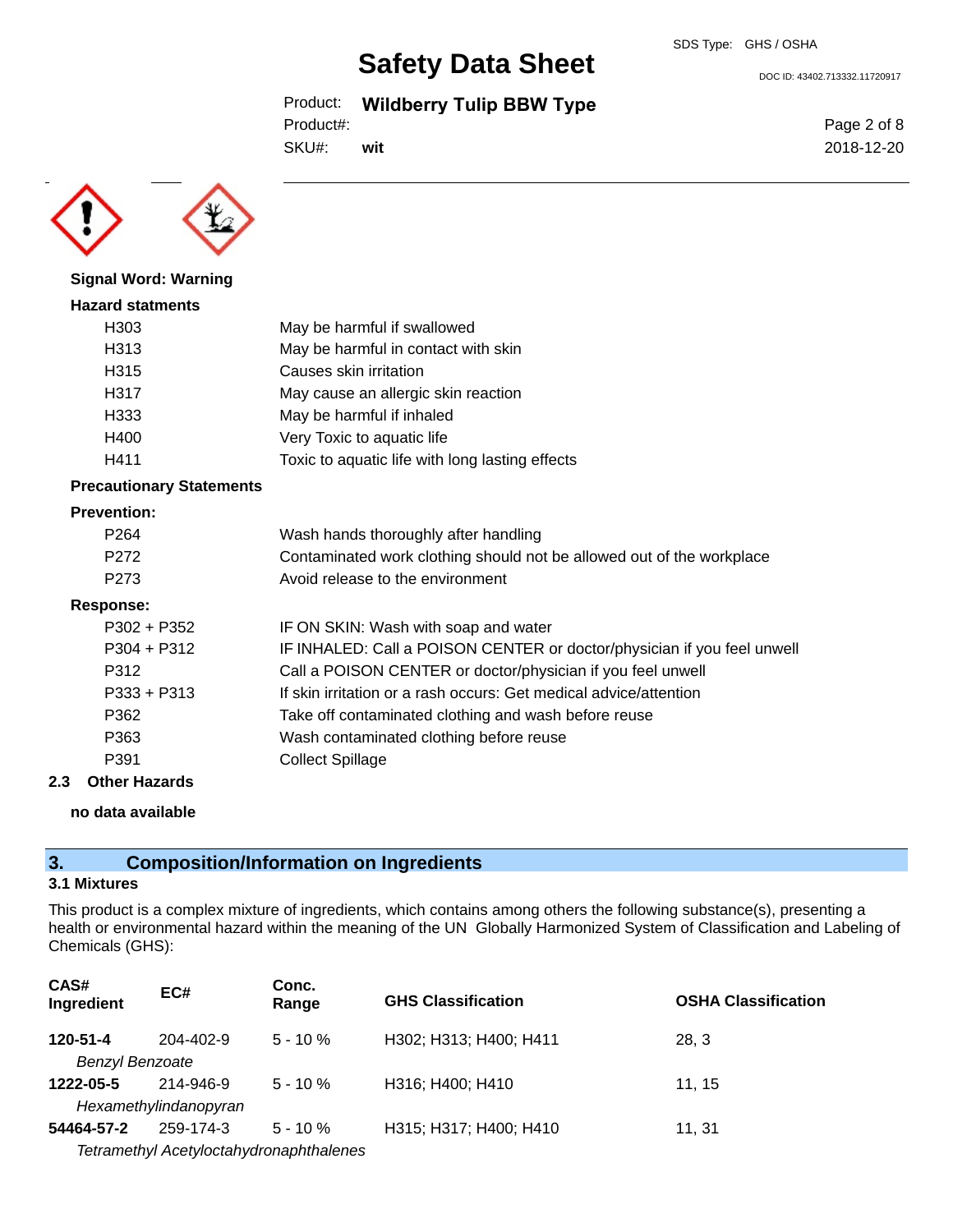SDS Type: GHS / OSHA

Product: **Wildberry Tulip BBW Type**

SKU#: Product#: **wit** Page 3 of 8 2018-12-20

DOC ID: 43402.713332.11720917

| CAS#<br>Ingredient                                       | EC#                                       | Conc.<br>Range                               | <b>GHS Classification</b>                                                   | <b>OSHA Classification</b> |
|----------------------------------------------------------|-------------------------------------------|----------------------------------------------|-----------------------------------------------------------------------------|----------------------------|
| 101-86-0                                                 | 202-983-3                                 | $5 - 10%$                                    | H303; H316; H317; H400; H411                                                | 11, 15                     |
|                                                          | Hexyl cinnamaldehyde                      |                                              |                                                                             |                            |
| 63500-71-0                                               | 405-040-6                                 | $2 - 5%$                                     | H319                                                                        |                            |
|                                                          | Isobutyl Methyl Tetrahydropyranol         |                                              |                                                                             |                            |
| 24851-98-7                                               | 246-495-9                                 | $1 - 2%$                                     | H402                                                                        |                            |
|                                                          | Methyldihydrojasmonate                    |                                              |                                                                             |                            |
| 78-70-6                                                  | 201-134-4                                 | $1 - 2%$                                     | H227; H303; H315; H317; H319; H402                                          | 12, 26                     |
| Linalool                                                 |                                           |                                              |                                                                             |                            |
| 8008-57-9                                                | 232-433-8                                 | $1 - 2%$                                     | H226; H304; H315; H400; H410                                                | 12, 3, 31                  |
|                                                          | Citrus Aurantium Dulcis (Orange) Peel Oil |                                              |                                                                             |                            |
| 107-75-5                                                 | 203-518-7                                 | $1 - 2%$                                     | H317; H319; H402                                                            | 11, 15, 31                 |
| Hydroxycitronellal                                       |                                           |                                              |                                                                             |                            |
| 31906-04-4                                               | 250-863-4                                 | $0.1 - 1.0 %$                                | H317; H402                                                                  |                            |
|                                                          |                                           | Hydroxyisohexyl 3-cyclohexene carboxaldehyde |                                                                             |                            |
| 1205-17-0                                                | 214-881-6                                 | $0.1 - 1.0 %$                                | H303; H317; H401; H411                                                      |                            |
|                                                          |                                           | a-Methyl-1,3-benzodioxole-5-propionaldehyde  |                                                                             |                            |
| 68647-72-3                                               | 232-433-8                                 | $0.1 - 1.0 %$                                | H226; H304; H315; H317; H400; H410                                          | 12, 3, 31                  |
| Limonene                                                 |                                           |                                              |                                                                             |                            |
| 58567-11-6                                               | 261-332-1                                 | $0.1 - 1.0 %$                                | H315; H317; H401; H411                                                      | 12                         |
|                                                          | Formaldehyde cyclododecyl ethyl acetal    |                                              |                                                                             |                            |
| 127-91-3                                                 | 204-872-5                                 | $0.1 - 1.0 \%$                               | H226; H304; H315; H317; H400; H410                                          | 11, 15, 24, 25, 31         |
| ß-Pinene                                                 |                                           |                                              |                                                                             |                            |
| 103-95-7                                                 | 203-161-7                                 | $0.1 - 1.0 %$                                | H227; H303; H315; H317; H401; H412                                          | 11, 15, 31                 |
| 2-Methyl-3-(p-isopropylphenyl)propionaldehyde            |                                           |                                              |                                                                             |                            |
| 57378-68-4                                               | 260-709-8                                 | $0.01 - 0.1\%$                               | H302; H315; H317; H318; H400; H410                                          | 11, 15, 31                 |
|                                                          |                                           |                                              | delta-1-(2,6,6-Trimethyl-3-cyclohexen-1-yl)-2-buten-1-one (delta-Damascone) |                            |
| See Section 16 for full text of GHS classification codes |                                           |                                              |                                                                             |                            |
|                                                          |                                           |                                              |                                                                             |                            |

Total Hydrocarbon Content  $(\% w/w) = 2.92$ 

## **4. First Aid Measures 4.1 Description of first aid measures Inhalation:** Remove from exposure site to fresh air and keep at rest. Obtain medical advice. **Eye Exposure:** Flush immediately with water for at least 15 minutes. Contact physician if symptoms persist.

Contact physician if symptoms persist.

**Skin Exposure:** Remove contaminated clothes. Wash thoroughly with water (and soap).

**Ingestion: Rinse mouth with water and obtain medical advice. Rinse mouth with water and obtain medical advice.** 

**4.2 Most important symptoms and effects, both acute and delayed**

**Symptoms:** no data available

**Risks:** Risks: Refer to Section 2.2 "Hazard Statements"

**4.3 Indication of any immediate medical attention and special treatment needed**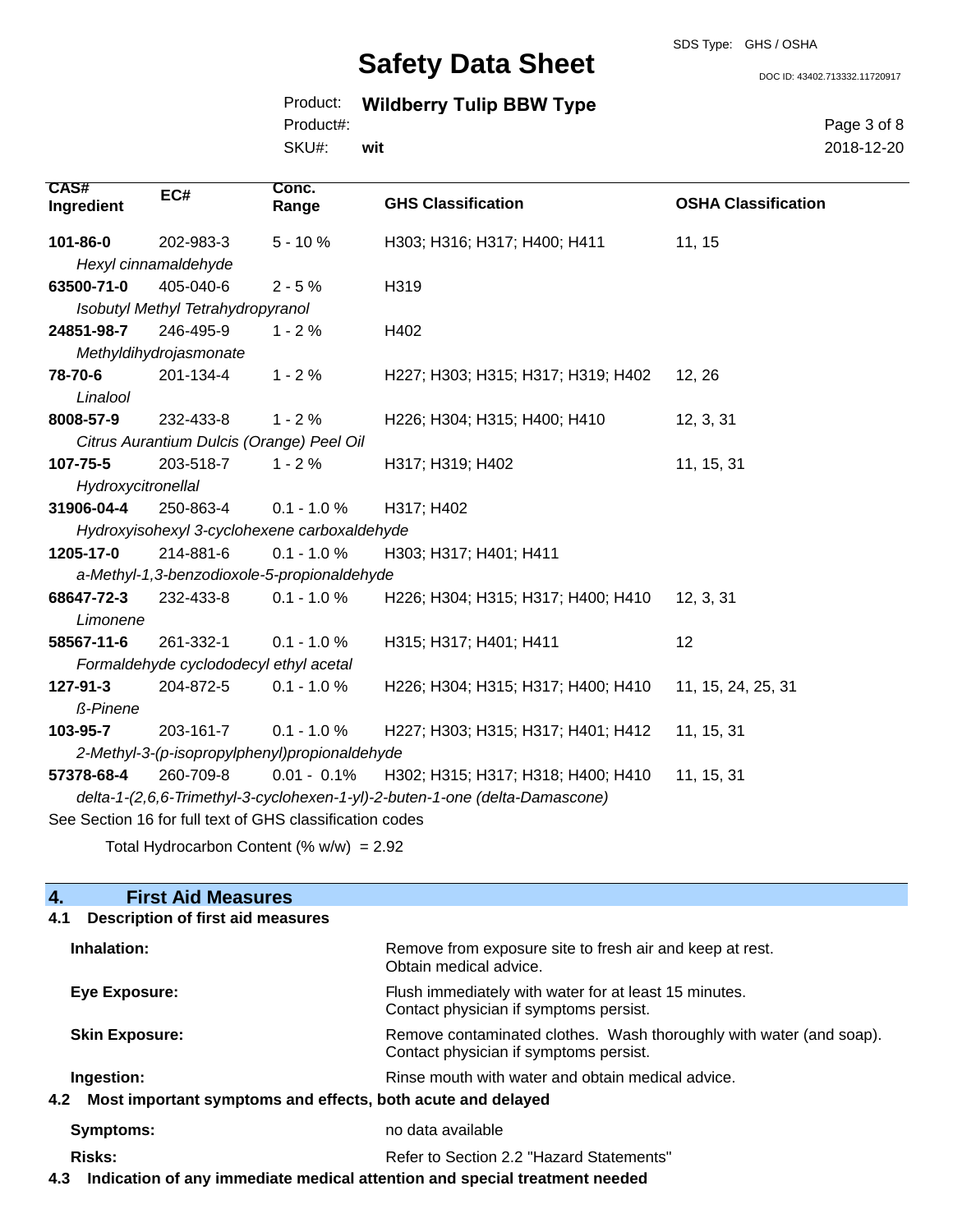#### SDS Type: GHS / OSHA

# **Safety Data Sheet**

DOC ID: 43402.713332.11720917

## Product: **Wildberry Tulip BBW Type**

Product#:

SKU#: **wit** Page 4 of 8 2018-12-20

|                       | Treatment:                                                                       | Refer to Section 2.2 "Response"                                                               |
|-----------------------|----------------------------------------------------------------------------------|-----------------------------------------------------------------------------------------------|
| 5 <sub>1</sub><br>5.1 | <b>Fire-Fighting measures</b><br><b>Extinguishing media</b>                      |                                                                                               |
| 5.2                   | Suitable:<br>Unsuitable<br>Special hazards arising from the substance or mixture | Carbon dioxide (CO2), Dry chemical, Foam<br>Do not use a direct water jet on burning material |
| 5.3                   | During fire fighting:<br><b>Advice for firefighters</b>                          | Water may be ineffective                                                                      |
|                       | <b>Further information:</b>                                                      | Standard procedure for chemical fires                                                         |
|                       |                                                                                  |                                                                                               |

## **6. Accidental Release Measures**

## **6.1 Personal precautions, protective equipment and emergency procedures**

Avoid inhalation and contact with skin and eyes. A self-contained breathing apparatus is recommended in case of a major spill.

#### **6.2 Environmental precautions**

Keep away from drains, soil, and surface and groundwater.

#### **6.3 Methods and materials for containment and cleaning up**

Clean up spillage promptly. Remove ignition sources. Provide adequate ventilation. Avoid excessive inhalation of vapors. Gross spillages should be contained by use of sand or inert powder and disposed of according to the local regulations.

#### **6.4 Reference to other sections**

Not Applicable

## **7. Handling and Storage**

### **7.1 Precautions for safe handling**

Apply according to good manufacturing and industrial hygiene practices with proper ventilation. Do not drink, eat or smoke while handling. Respect good personal hygiene.

#### **7.2 Conditions for safe storage, including any incompatibilities**

Store in a cool, dry and ventilated area away from heat sources and protected from light in tightly closed original container. Avoid plastic and uncoated metal container. Keep air contact to a minimum.

#### **7.3 Specific end uses**

No information available

#### **8. Exposure Controls/Personal Protection**

#### **8.1 Control parameters Exposure Limits:**

| <b>EXDOSURE LIMItS:</b> |                 |                                                                                   |  |
|-------------------------|-----------------|-----------------------------------------------------------------------------------|--|
| <b>Component</b>        |                 | <b>OSHA</b><br><b>ACGIH</b><br>ACGIH<br>OSHA<br>TWA ppm STEL ppm TWA ppm STEL ppm |  |
| $127 - 91 - 3$          | <b>ß-Pinene</b> | 20                                                                                |  |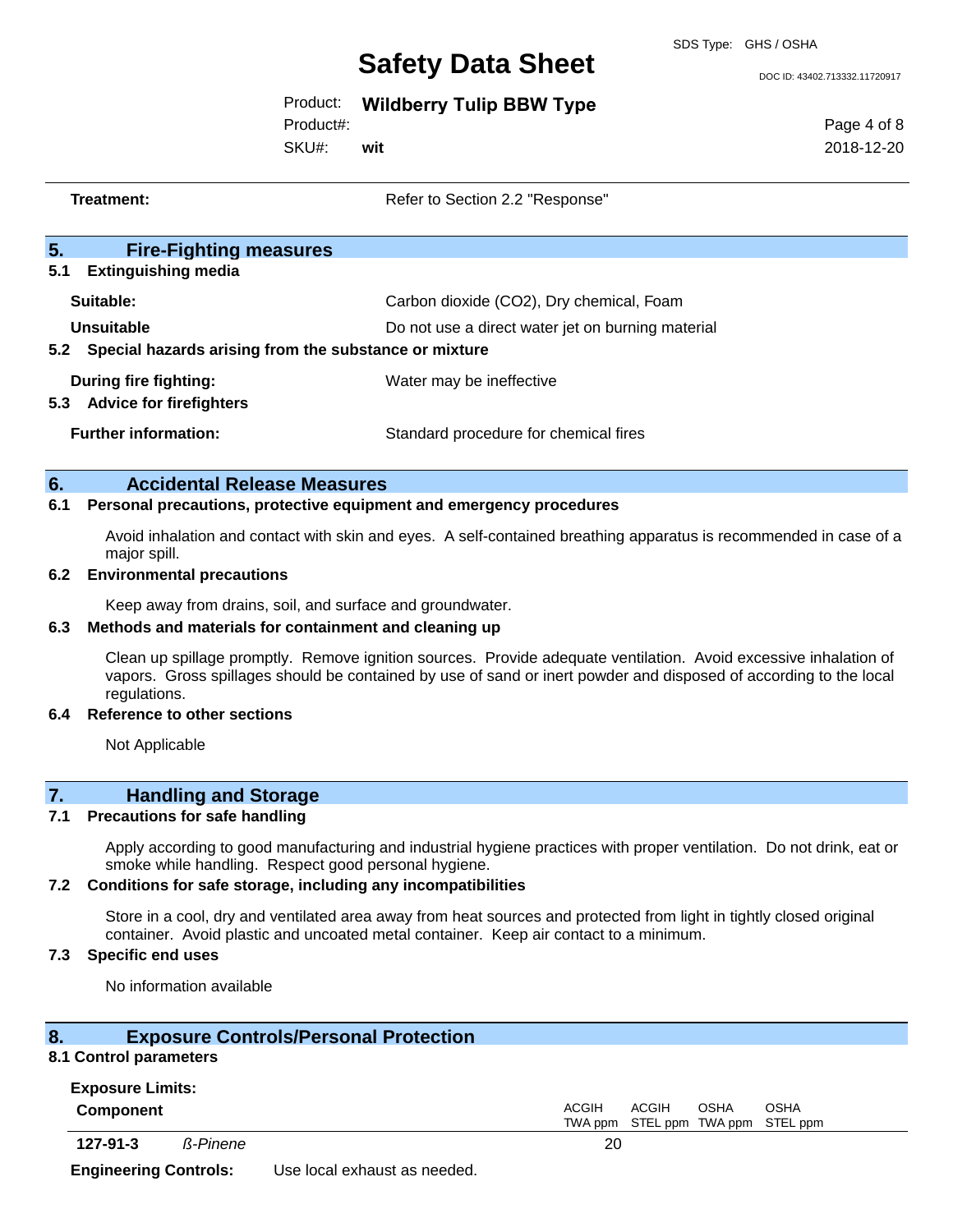DOC ID: 43402.713332.11720917

|           | <b>Product:</b> Wildberry Tulip BBW Type |
|-----------|------------------------------------------|
| Product#: |                                          |
| SKU#:     | wit                                      |

Page 5 of 8 2018-12-20

#### **8.2 Exposure controls - Personal protective equipment**

| Eye protection:                | Tightly sealed goggles, face shield, or safety glasses with brow guards and side shields, etc.<br>as may be appropriate for the exposure |
|--------------------------------|------------------------------------------------------------------------------------------------------------------------------------------|
| <b>Respiratory protection:</b> | Avoid excessive inhalation of concentrated vapors. Apply local ventilation where appropriate.                                            |
| <b>Skin protection:</b>        | Avoid Skin contact. Use chemically resistant gloves as needed.                                                                           |

## **9. Physical and Chemical Properties**

### **9.1 Information on basic physical and chemical properties**

| Appearance:                  | Liquid               |
|------------------------------|----------------------|
| Odor:                        | Conforms to Standard |
| Color:                       | Tint to Pale Yellow  |
| <b>Viscosity:</b>            | Liquid               |
| <b>Freezing Point:</b>       | Not determined       |
| <b>Boiling Point:</b>        | Not determined       |
| <b>Melting Point:</b>        | Not determined       |
| <b>Flashpoint (CCCFP):</b>   | >200 F (93.33 C)     |
| <b>Auto flammability:</b>    | Not determined       |
| <b>Explosive Properties:</b> | None Expected        |
| <b>Oxidizing properties:</b> | None Expected        |
| Vapor Pressure (mmHg@20 C):  | 0.0423               |
| %VOC:                        | 3.1948               |
| Specific Gravity @ 25 C:     | 0.9470               |
| Density @ 25 C:              | 0.9440               |
| Refractive Index @ 20 C:     | 1.4910               |
| Soluble in:                  | Oil                  |

## **10. Stability and Reactivity**

| <b>10.1 Reactivity</b>                  | None                                               |
|-----------------------------------------|----------------------------------------------------|
| <b>10.2 Chemical stability</b>          | Stable                                             |
| 10.3 Possibility of hazardous reactions | None known                                         |
| <b>10.4 Conditions to avoid</b>         | None known                                         |
| 10.5 Incompatible materials             | Strong oxidizing agents, strong acids, and alkalis |
| 10.6 Hazardous decomposition products   | None known                                         |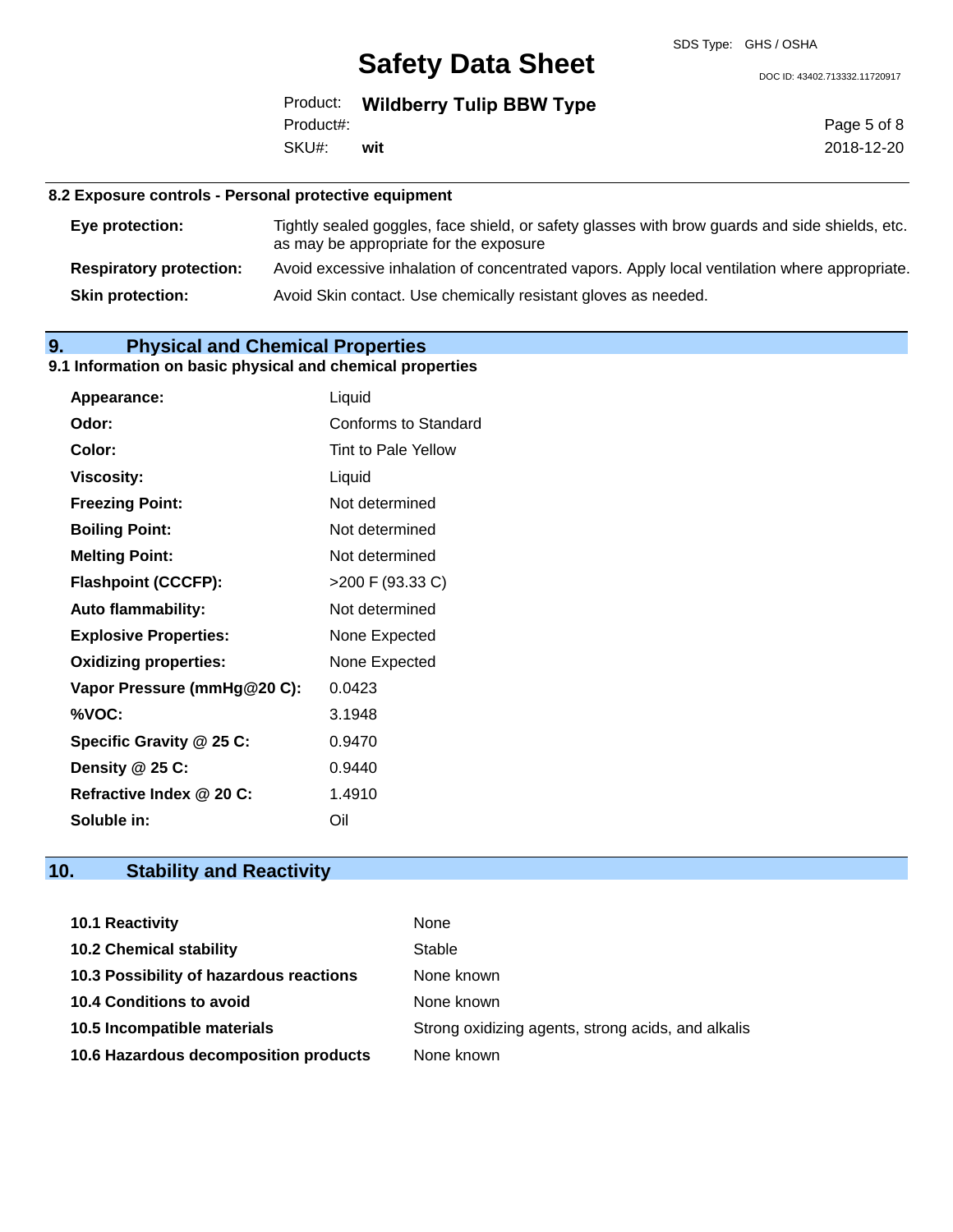DOC ID: 43402.713332.11720917

Product: **Wildberry Tulip BBW Type** SKU#: Product#: **wit**

Page 6 of 8 2018-12-20

## **11. Toxicological Information 11.1 Toxicological Effects** Acute Toxicity Estimates (ATEs) based on the individual Ingredient Toxicity Data utilizing the "Additivity Formula" **Acute toxicity - Oral - (Rat) mg/kg** (LD50: 3,702.77) May be harmful if swallowed **Acute toxicity - Dermal - (Rabbit) mg/kg (LD50: 4,327.04) May be harmful in contact with skin Acute toxicity - Inhalation - (Rat) mg/L/4hr** (LC50: 25.38) May be harmful if inhaled **Skin corrosion / irritation** Causes skin irritation **Serious eye damage / irritation** Not classified - the classification criteria are not met **Respiratory sensitization** Not classified - the classification criteria are not met **Skin sensitization** May cause an allergic skin reaction **Germ cell mutagenicity Not classified - the classification criteria are not met Carcinogenicity Carcinogenicity Not classified - the classification criteria are not met Reproductive toxicity** Not classified - the classification criteria are not met **Specific target organ toxicity - single exposure** Not classified - the classification criteria are not met **Specific target organ toxicity - repeated exposure** Not classified - the classification criteria are not met **Aspiration hazard Not classified - the classification criteria are not met** Not classified - the classification criteria are not met

## **12. Ecological Information**

**12.1 Toxicity**

| <b>Acute acquatic toxicity</b><br><b>Chronic acquatic toxicity</b> | Very Toxic to aquatic life<br>Toxic to aquatic life with long lasting effects |
|--------------------------------------------------------------------|-------------------------------------------------------------------------------|
| <b>Toxicity Data on soil</b>                                       | no data available                                                             |
| <b>Toxicity on other organisms</b>                                 | no data available                                                             |
|                                                                    |                                                                               |
| 12.2 Persistence and degradability                                 | no data available                                                             |
| 12.3 Bioaccumulative potential                                     | no data available                                                             |
| 12.4 Mobility in soil                                              | no data available                                                             |
| 12.5 Other adverse effects                                         | no data available                                                             |
|                                                                    |                                                                               |

### **13. Disposal Conditions**

#### **13.1 Waste treatment methods**

Do not allow product to reach sewage systems. Dispose of in accordance with all local and national regulations. Send to a licensed waste management company.The product should not be allowed to enter drains, water courses or the soil. Do not contaminate ponds, waterways or ditches with chemical or used container.

## **14. Transport Information**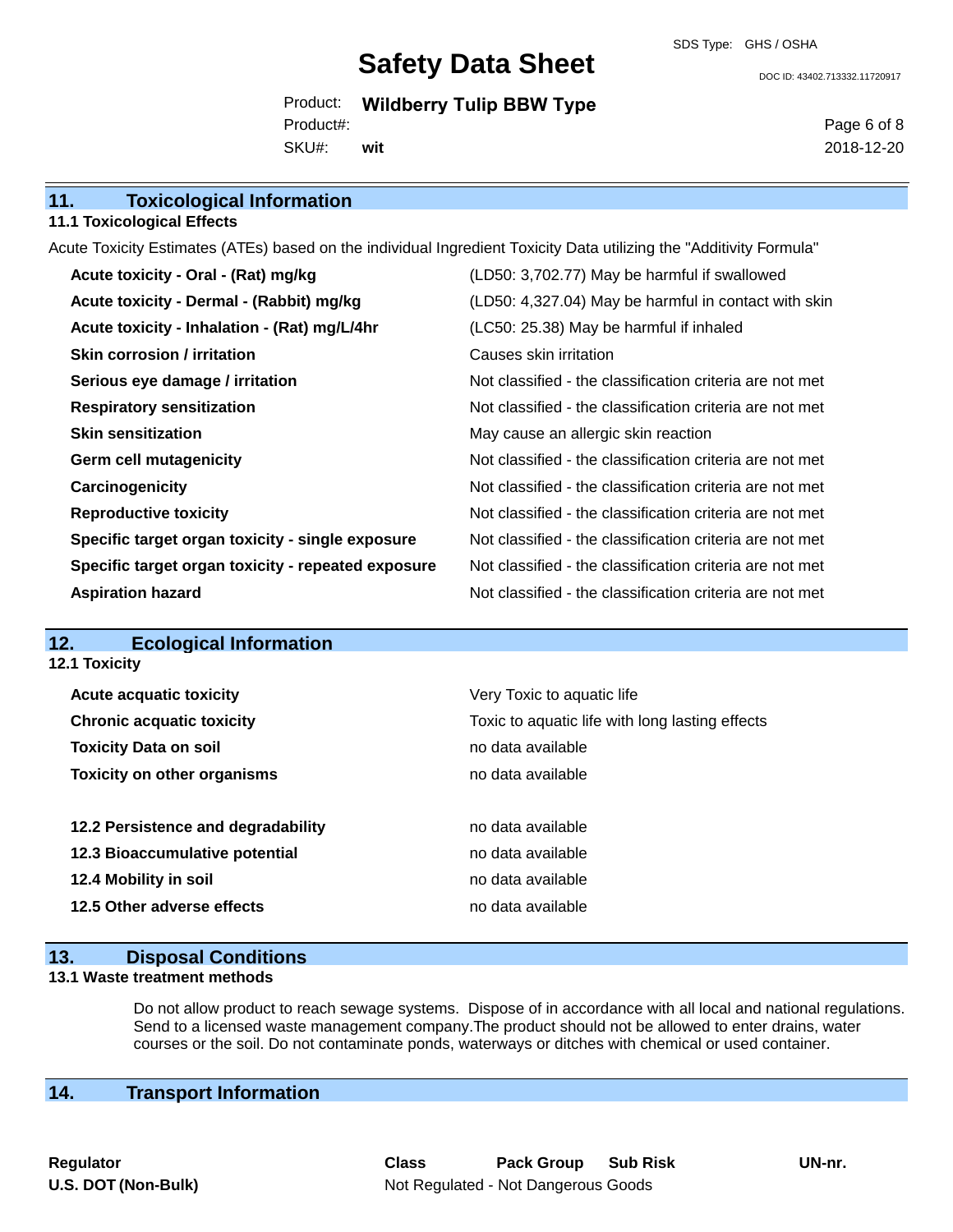DOC ID: 43402.713332.11720917

|                                                                                                                          |                               | Product:<br>Product#:<br>SKU#: | wit | <b>Wildberry Tulip BBW Type</b>                                       |                                                               | Page 7 of 8<br>2018-12-20 |  |
|--------------------------------------------------------------------------------------------------------------------------|-------------------------------|--------------------------------|-----|-----------------------------------------------------------------------|---------------------------------------------------------------|---------------------------|--|
| <b>Chemicals NOI</b>                                                                                                     |                               |                                |     |                                                                       |                                                               |                           |  |
| <b>ADR/RID (International Road/Rail)</b>                                                                                 |                               |                                |     |                                                                       |                                                               |                           |  |
| <b>Environmentally Hazardous</b><br>Liquid, n.o.s.<br><b>IATA (Air Cargo)</b>                                            |                               | Substance,                     | 9   | III                                                                   |                                                               | <b>UN3082</b>             |  |
| <b>Environmentally Hazardous</b><br>Liquid, n.o.s.<br>IMDG (Sea)                                                         |                               | Substance,                     | 9   | III                                                                   |                                                               | <b>UN3082</b>             |  |
| <b>Environmentally Hazardous</b><br>Liquid, n.o.s.                                                                       |                               | Substance,                     | 9   | Ш                                                                     |                                                               | <b>UN3082</b>             |  |
| 15.                                                                                                                      | <b>Regulatory Information</b> |                                |     |                                                                       |                                                               |                           |  |
| <b>U.S. Federal Regulations:</b>                                                                                         |                               |                                |     |                                                                       |                                                               |                           |  |
| <b>TSCA (Toxic Substance Control Act):</b>                                                                               |                               |                                |     |                                                                       | All components of the substance/mixture are listed or exempt  |                           |  |
| 40 CFR(EPCRA, SARA, CERCLA and CAA)<br>This product contains NO components of concern.<br><b>U.S. State Regulations:</b> |                               |                                |     |                                                                       |                                                               |                           |  |
| <b>California Proposition 65 Warning</b><br>123-35-3(NF 204-622-5 0.01 - 0.1%                                            |                               |                                |     | This product contains the following components:<br>beta-Myrcene (NFS) |                                                               |                           |  |
| <b>Canadian Regulations:</b>                                                                                             |                               |                                |     |                                                                       |                                                               |                           |  |
| <b>DSL / NDSL</b>                                                                                                        |                               |                                |     | components are NOT on the List:                                       | 100.00% of the components are listed or exempt. The following |                           |  |
| 94201-73-7                                                                                                               | 303-662-1                     | $\leq$ 1 ppm                   |     | Tetrahydro-4-methyl-2-phenyl-2H-pyran                                 |                                                               |                           |  |

## **16. Other Information**

#### **GHS H-Statements referred to under section 3**

- H226 : Flammable liquid and vapour **H227** : Combustible liquid
- 
- 
- H318 : Causes serious eye damage H319 : Causes serious eye irritation
- 
- H410 : Very toxic to aquatic life with long lasting effects H412 : Harmful to aquatic life with long lasting effects

#### **Total Fractional Values**

(TFV) Risk (TFV) Risk

- (1.29) Skin Corrosion/Irritation, Category 2 (85.00) Sensitization, Skin, Category 1A
- (1.42) Aquatic Acute Toxicity, Category 1 (8.42) Aquatic Chronic Toxicity, Category 2
- 
- H302 : Harmful if swallowed **H304** : May be fatal if swallowed and enters airways
- H316 : Causes mild skin irritation **H**317 : May cause an allergic skin reaction
	-
- H401 : Toxic to aquatic life H402 : Harmful to aquatic life
	-